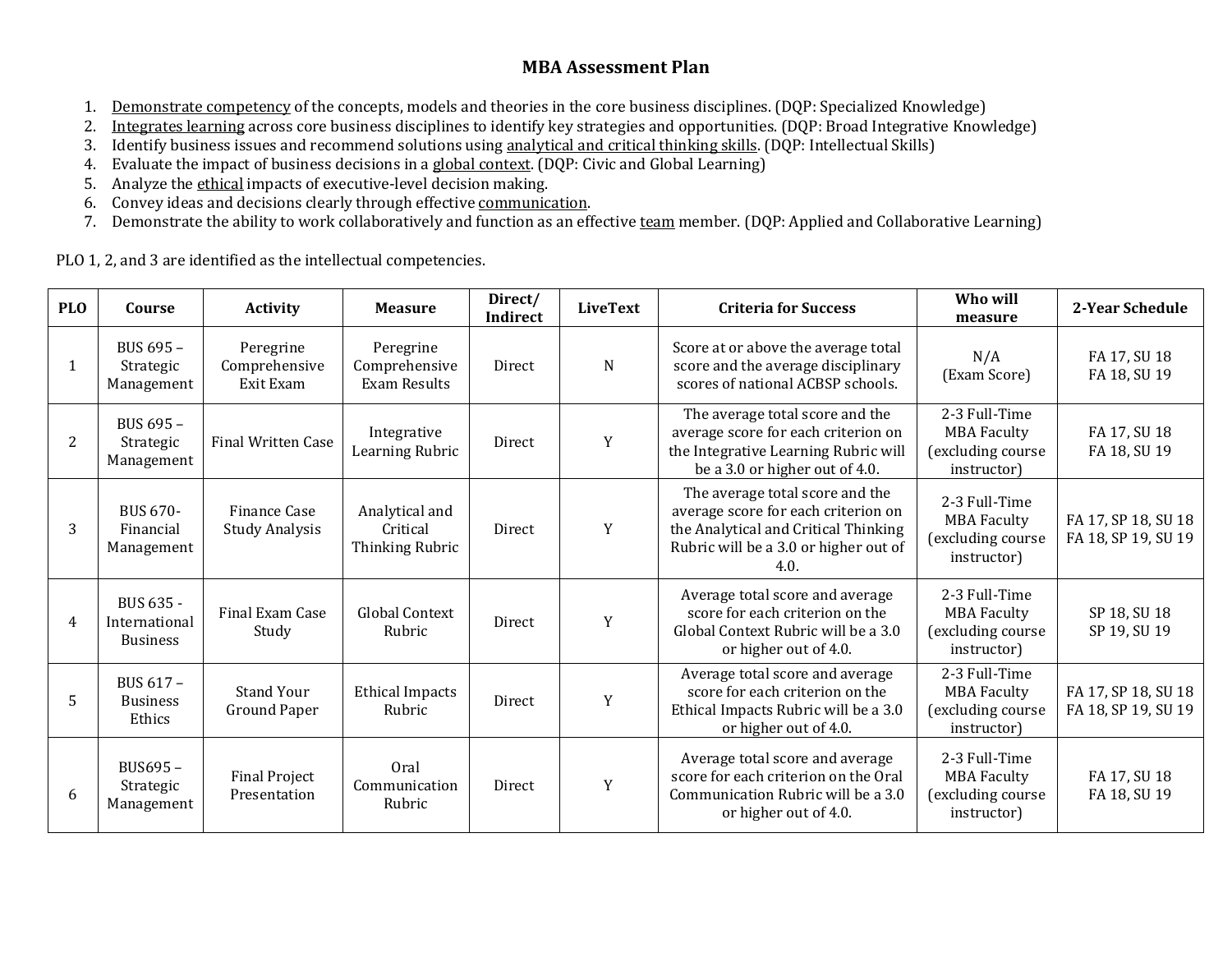|  |  | BUS 695 -<br>Strategic<br>Management | Final Written Case                         | Written<br>Communication<br>Rubric | Direct   |   | The average total score and the<br>average score for each criterion on<br>the Written Communication Rubric<br>will be a 3.0 or higher out of 4.0. | 2-3 Full-Time<br><b>MBA Faculty</b><br>(excluding course<br>instructor) | FA 17, SU 18<br>FA 18, SU 19               |
|--|--|--------------------------------------|--------------------------------------------|------------------------------------|----------|---|---------------------------------------------------------------------------------------------------------------------------------------------------|-------------------------------------------------------------------------|--------------------------------------------|
|  |  | BUS 655 -<br>Marketing               | MarkStrat Team-<br><b>Based Simulation</b> | MarkStrat<br>Simulation<br>Results | Direct   | N | 70% of the teams will increase their<br>SPI in the MarkStrat Simulation                                                                           | N/A<br>(Simulation<br>Score)                                            | FA 17, SP 18, SU 18<br>FA 18, SP 19, SU 19 |
|  |  |                                      | Peer Evaluation<br>Survey                  | Teamwork<br>Rubric                 | Indirect | N | The average score for each criterion<br>on the Teamwork Rubric will be a 3.5<br>or higher out of 4.0.                                             | N/A<br>(Student Peer<br><b>Evaluation Score)</b>                        | FA 17, SP 18, SU 18<br>FA 18, SP 19, SU 19 |